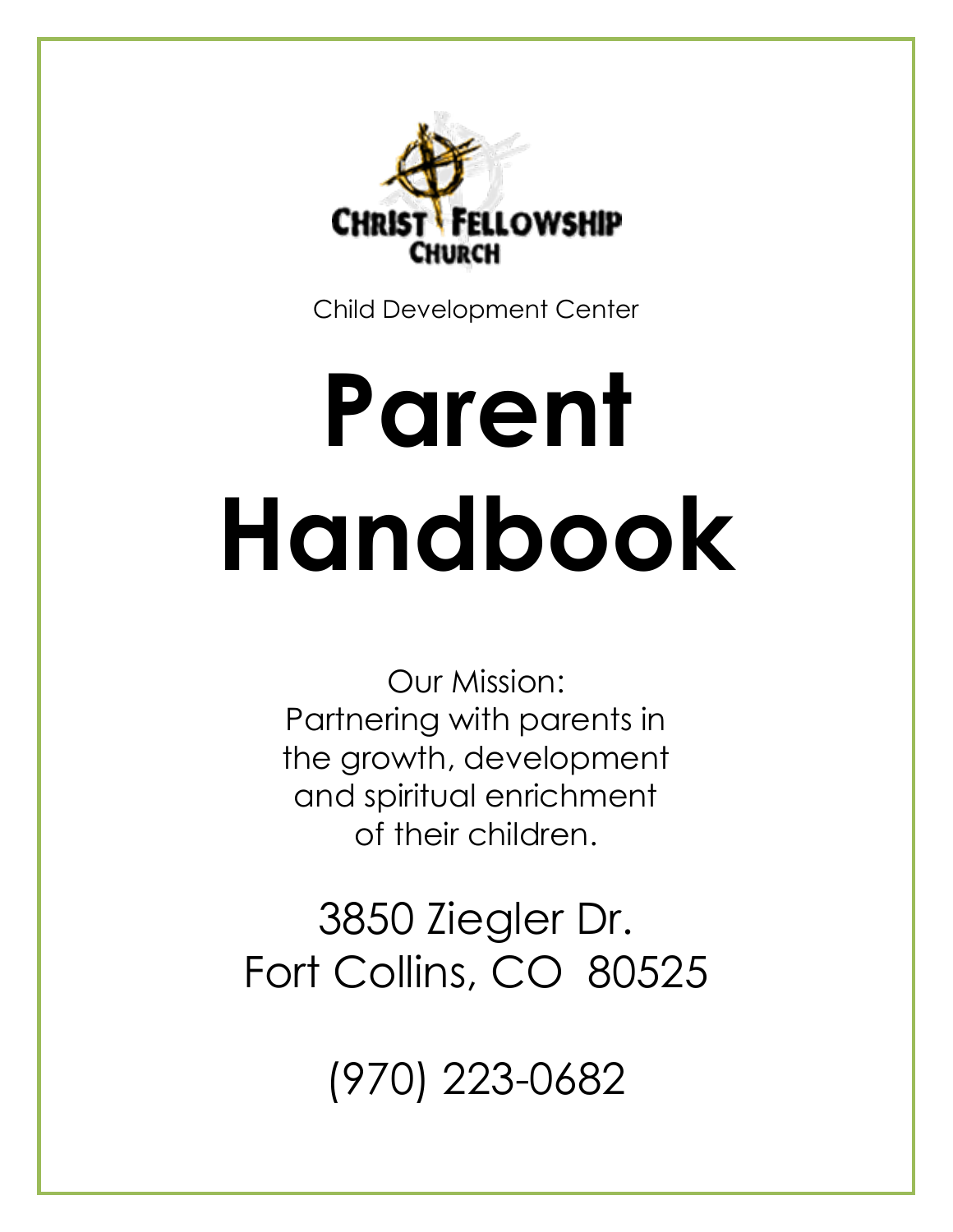### **MISSION STATEMENT**

"Partnering with Parents in the Growth, Development and Spiritual Enrichment of their Children."

### **PHILOSOPHY AND PURPOSE**

Our purpose at Christ Fellowship Church Child Development Center (CFCCDC) is to provide a learning environment that is nurturing, safe, and distinctively Christian for children from six weeks to six years. CFCCDC provides loving, instructive care and surroundings conducive to your child's physical, social, educational, spiritual and emotional well being. We are licensed by the Colorado Department of Human Services, Division of Child Care, so that we can ensure an environment that is safe, healthy, and filled with opportunities for fun learning experiences. Our philosophy is summarized by the following core values:

### **WE ARE MORE THAN A CENTER**

CFCCDC is a ministry of Christ Fellowship Church [\(www.christfellowshipchurch.net\)](http://www.christfellowshipchurch.net/). Our staff shares a Christian perspective and we provide Christian education through a Bible-based curriculum taught in a relational way that your child can understand. Our goal is that your child will begin to realize God's love personally.

### **CONSISTENCY PROVIDES SECURITY**

Children feel more secure when they see the same faces each day. We hire staff that care about meeting the needs of children and busy parents. Our teachers have unconditional love, nurturing hearts, and are skilled in early childhood education and developmentally appropriate practices. They understand the importance of their role as a consistent support to children and their families. We provide ongoing training opportunities to encourage the professional growth and development of our teachers.

### **PARENTS ARE PARTNERS**

Parents are respected, valued, and supported as they are the experts of their children. We strive to provide good communication with the parents concerning their child's needs, behavior and progress as well as school activities. We appreciate constructive parental input.

### **LEARNING IS DEVELOPMENTAL**

Our curriculum is designed to meet the needs of your child at his/her developmental state. We provide age appropriate learning centers and educational activities to stimulate the child's interest and developmental growth.

# **OUR PROGRAM**

Our program meets the needs of children 6 weeks to 7 years in a group setting. We offer full day care for infants & toddlers. Full day and 1/2 day are available for pre-school aged children. Parents are always welcome at CFCCDC. We encourage you to visit at any time. Stop in, visit your child, and join us in our activities. We also welcome parent volunteers. We ask that all visitors sign in and see the Director when visiting the Center.

### **HOURS AND HOLIDAYS**

We are open 6:30 a.m. – 6:00 p.m. Monday through Friday year round EXCEPT the following holidays: New Years Day, President's Day, Good Friday, Memorial Day, Fourth of July, Labor Day, 2 days at Thanksgiving and 2 days at Christmas. When Christmas, New Years or Independence Day occurs on a Saturday, we will close on Friday and when the holiday occurs on a Sunday, we will close on Monday. *Full tuition is charged for these holiday weeks.*

# **HOLIDAYS**

CFCCDC celebrates the birth of Christ at Christmas and Christ's resurrection at Easter. We do not promote Santa Claus or the Easter Bunny. We have a center-wide theme on October 31st as we do not celebrate Halloween. In addition, we ask that the children do not wear scary clothing. On Valentine's Day, please do not bring any candy or valentines with candy attached because of probable nut contamination.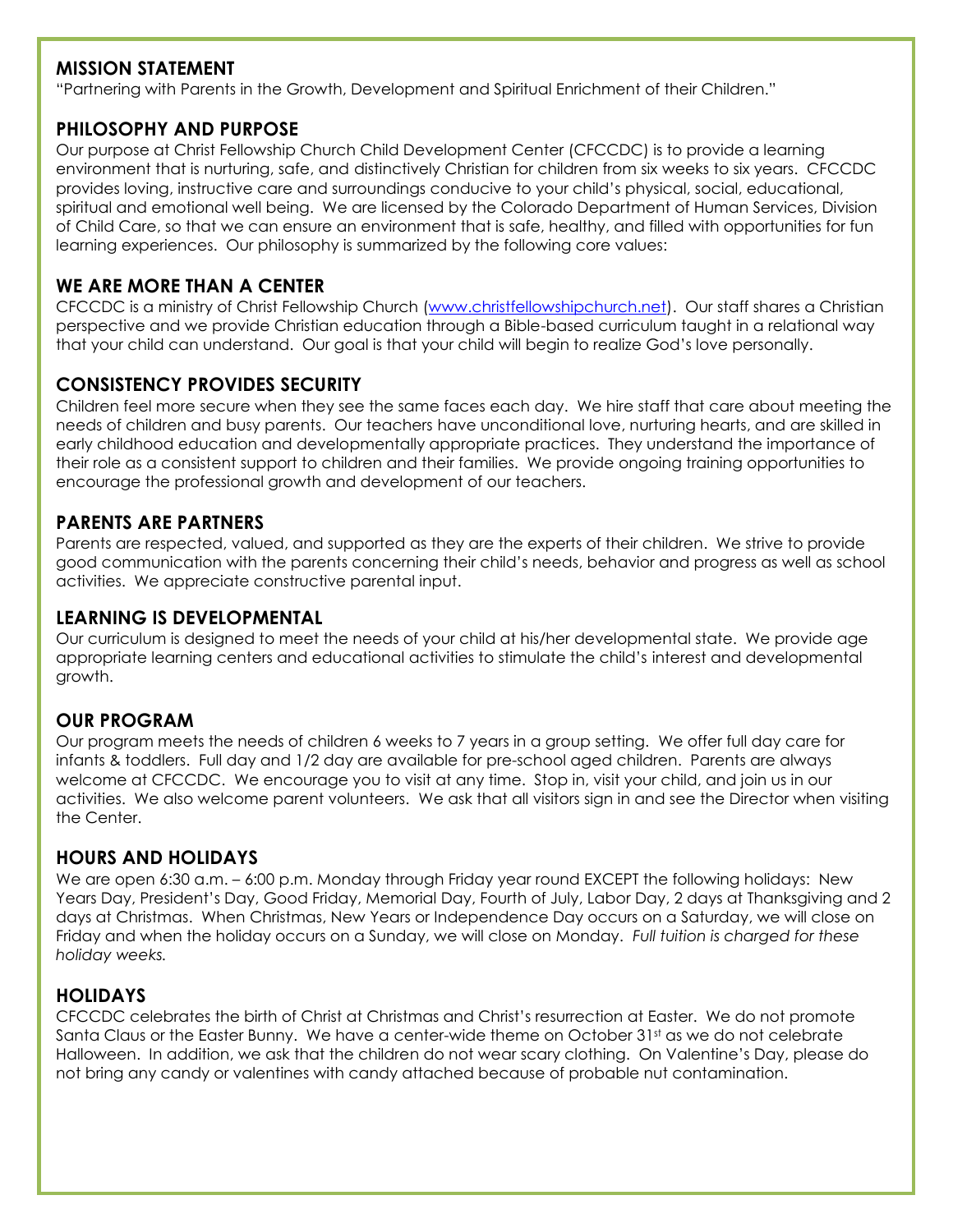### **LUNCH AND NAP HOURS**

We kindly ask parents drop off their children before 10:45am and pick up after 2:15pm. During the hours of 11:30am and 2:00pm we strongly discourage dropping off your child for care. We base our staffing and lunch needs on our child headcount taken around 10:30am each day. Staffing is a delicate balance of meeting your child's needs, staying within required ratios, and maintaining alignment with our payroll budget. Our team continually assesses all these needs and does our best to meet them all. Please partner with us in doing what is best for your child, their classmates, and the staff.

In addition, our experience shows us the later children are dropped off in the morning, the more difficult their transition to the classroom. Drop offs during nap time tend to disrupt the other children who are sleeping. If there are extenuating circumstances where you need care in the afternoon, please call ahead, otherwise we may not have the correct amount of staff and will be unable to keep your child.

# **LATE PICKUP**

If you are unable to get to the Center before its scheduled closing time at 6:00 p.m., we ask that you call us as soon as you know you will be late. Parents who are late consistently may be dis-enrolled from the center. A late charge of \$1.00 a minute for each child will be assessed whenever a child has not been picked up by 6:00 p.m. If we do not receive a call from you, we may be required to call the police and/or Child Protection.

### **SCHOOL CLOSURE**

Please stay tuned to 9 NEWS to determine our status. We will post information on our website and on Facebook page. If weather severely declines in the course of a school day, we will call all parents to pick up their children within 45 minutes. If neither parent can be here within the allotted time frame, please make arrangements with your emergency contacts and acceptable pick up people. Tuition will not be discounted and is due as usual despite any closures.

### **EXTREME WEATHER POLICY**

We live in Colorado, so weather can be extreme. In the case of extreme weather, we follow the guidelines recommended by Quailstar Colorado found here<http://www.qualistar.org/uploads/file/weatherwatch.pdf>

When the temperature reaches below freezing our outdoor time is shortened or cancelled based on the age group and the preparedness of the children's clothing. Please be sure to provide coats, gloves, hats, etc. during the winter months. In the summer months, when the temperature rises above 90 degrees our outside time is shortened, allowing children to come indoors and cool off. When the temperature rises above 100 degrees we do not go outside. During any outside time, extreme weather or not, children have water readily available and are given opportunities to relax and rest in the shade whenever they choose.

# **ATTENDANCE**

If your child will be absent on a scheduled day of attendance or if you have a change in your schedule, please notify the center as soon as possible. Full tuition will be charged for these days unless it is a permanent schedule change; in that event please see the Director to discuss your child's new schedule and tuition.

### **ENROLLMENT AND REGISTRATION**

Prior to enrollment, we encourage both parents as well as the child to visit and tour the Center. At or after your visit you may apply for enrollment. The Director will review the forms and notify you of acceptance and availability. Once accepted, a non-refundable registration fee is required. If the classroom is full, your child's name can be put on a waiting list and you will be called when space is available.

# **TUITION**

Tuition payments are due each Thursday for the following week. If your child does not attend the Center on a usually scheduled day, for any reason, payment is still due. Payments are payable by check or money order. CFCCDC also provides the service of automatic withdrawal from bank accounts for weekly payments. You will find an optional ACH agreement in your enrollment package. A late payment fee will be added to all accounts not paid by Tuesday. Children will not be accepted on Wednesday if the account has not been paid. A returned check fee will be charged to your account for all insufficient funds checks.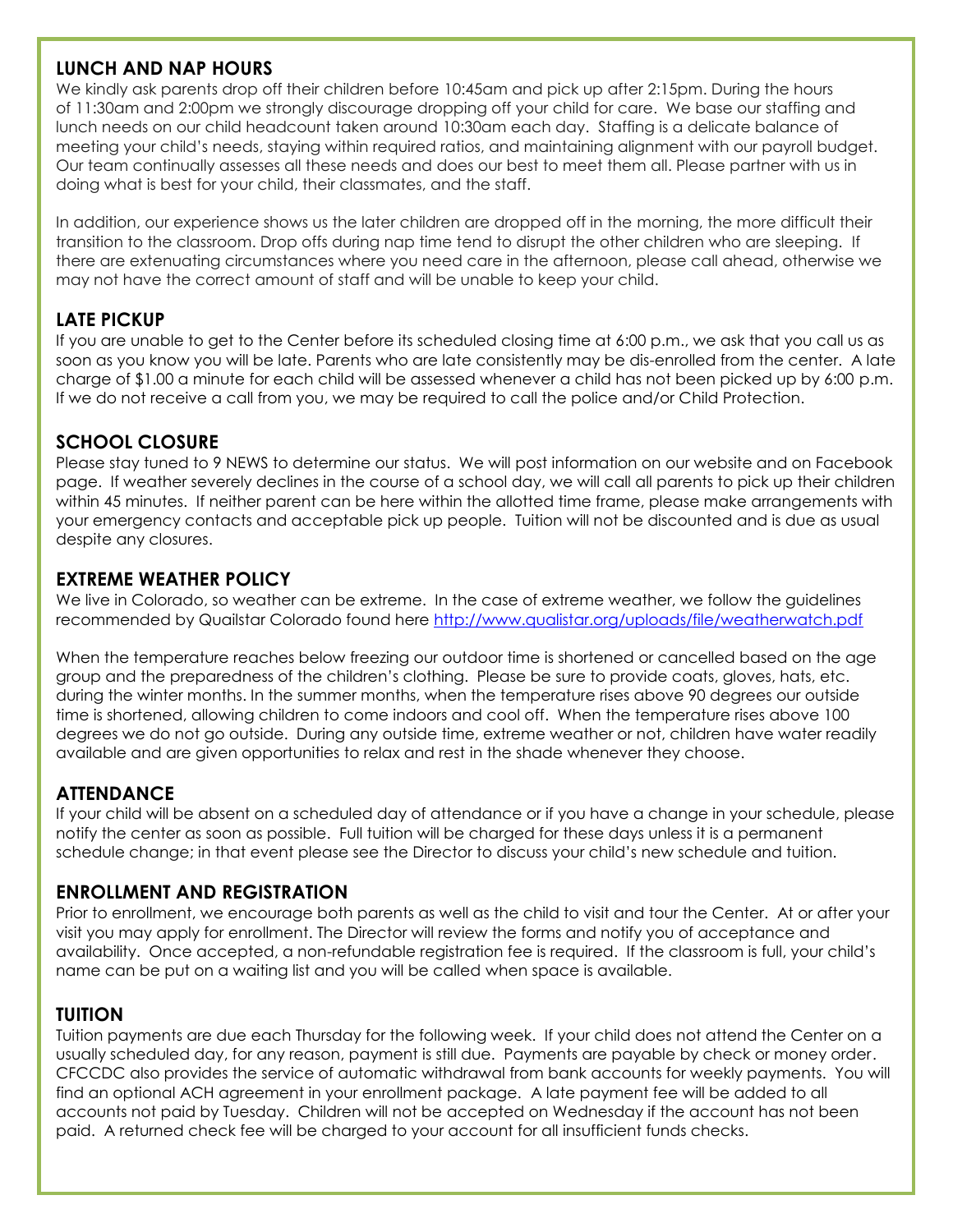# **MULTIPLE CHILD DISCOUNTS**

When multiple children from the same family attend the Center, a 10% discount is given to the child with the lowest tuition.

# **VACATION**

After six months of continuous enrollment you are entitled to 50% off one week of tuition. After one year of continuous enrollment you are entitled to 50% off one week tuition. After two years of continuous enrollment you are entitled to 50% off two weeks tuition. Your child must be absent from the Center for a vacation credit to apply. Vacation credits must be used in full-week increments. Your request for a vacation credit must be made at least two weeks in advance. Payment is due before leaving on vacation.

CFCCDC is a year-round school and time off beyond the allotted vacation will still incur tuition charges.

### **STATE LICENSING REQUIREMENTS**

CFCCDC believes that licensing and rigid enforcement of standards are in the best interest of children and families. These standards relate to our facility, staff, health and safety procedures, nutrition, teacher/child ratios, and recordkeeping. Our Center is subject to regular inspections by health, fire and licensing officials.

To file a formal complaint: Colorado Department of Human Services Division of Child Care 1575 Sherman Street, 1st Floor Denver, CO 80203-1714 1-800-799-5876

Secretary of State's Website: http://www.sos.state.co.us/

### **CHILD ABUSE**

We are required by law to report any suspected incidents of child abuse or neglect. In some cases, we are directed by the state's child protective agency not to notify the parents of the report. Please understand that we are legally obligated to comply with these guidelines. If you have any concerns or suspect abuse or neglect on any child, please bring those concerns to our attention.

To report child abuse in Larimer County, call the Larimer County Department of Human Services – Child Protection at 970-498-6990.

# **LOCATION OF CHILDREN**

All children need to be signed in when brought to the Center and signed out when leaving. This process requires entering your family's individual code into the computer on our counter. Upon enrolling you will be trained on how to do this accurately. Children will remain on Center grounds with the exception of a supervised and planned walk or field trip. In such an event, a list of children leaving the property will be left at the Center with the Director. In the event a child arrives while their class is on a planned walk, that child will be placed with another class having space until his or her class returns.

Teachers will use a head count system when children enter or leave their classroom and periodically count the children throughout the day. The closing staff member will check the computer and head count sheets, and do a physical inspection of the center before leaving.

If someone other than the child's parents will be picking up the child from the center, prior written authorization must be given. The parent is the only person who can authorize the Center to release the child to another individual. A minimum of two people, other than the parents need to be listed as emergency contacts on your child's emergency cards. For the safety of your child, we are unable to accept authorization by phone. Anyone who is attempting to pick up a child but is not recognized by the teacher will be asked for identification, even family members. Individuals not authorized to pick up a child will be asked to leave the center. Police will be called as necessary.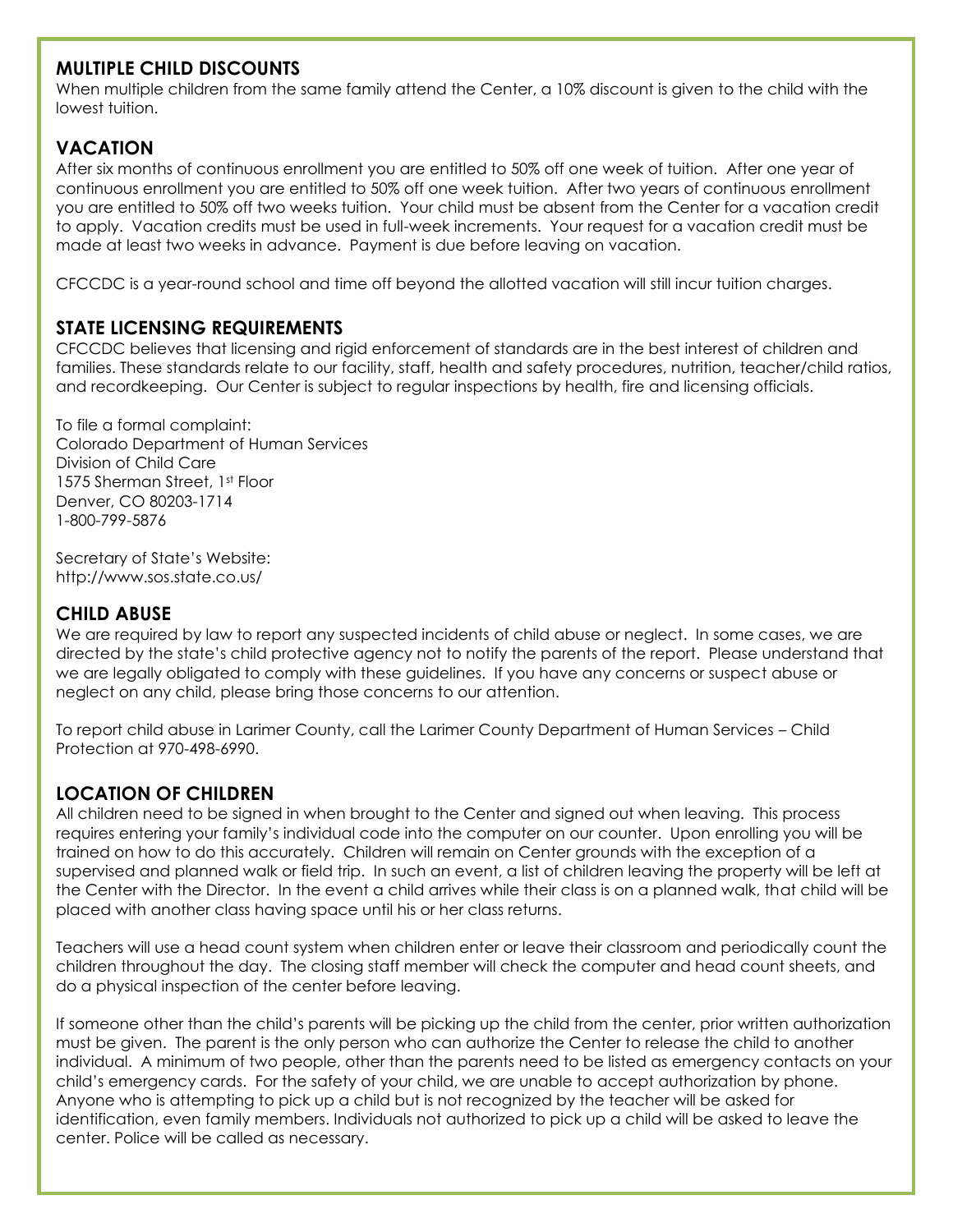# **LOST CHILD**

In the event a child is lost, the teacher will immediately notify the Director, the building will be searched, and the police and parents will be notified.

# **ACCIDENTS & INJURIES**

We make every effort to ensure the safety of your child. Unfortunately, minor accidents may occur. If your child is injured at the center, first aid will be administered. If there is any question regarding the seriousness of an accident or injury, the Center will make every possible effort to contact you for instructions. In the case of emergency, the center will call 911 for assistance and possible transportation of your child to the nearest hospital for treatment. CFCCDC is proactive in all safety matters at the Center & on field trips. We are not to be held liable for accidents or injury.

### **EMERGENCIES**

We have regular Fire and Tornado Drills. An emergency evacuation plan is posted in each classroom. In the event of an emergency or natural disaster, we will make every attempt to move the children to a safe area immediately and notify officials and parents. In the event of a tornado, the children will be kept indoors. The 2 and 3 year old classrooms will go into the classroom bathrooms with their teachers. The 1 year olds will join the Jr. Kindergarten class in the Women's Bathroom. The infants will join the 4 year olds in the Men's Bathroom, where they will be instructed to sit in groups until it is safe or help arrives. Mats or crib mattresses will be held over the children's heads for protection. A staff member will open a door and window to assure airflow through the building. Please see the attached emergency response brochure for information regarding lockdown and active shooter.

# **MEDICAL REQUIREMENTS**

We adhere to state regulations regarding immunization records for your child. Immunization records must be provided upon enrollment and kept current. *Proof of new immunizations and booster shots must be submitted as your child receives them.* CFCCDC does accept non-immunized children if a medical condition exists. We will require a medical professional's signature if there is a medical exemption.

The parent/guardian must submit a statement of the child's current health status signed and dated by an approved health care professional within the last 12 months. This statement is required within 30 days of enrollment. Renewal statements are due when the child is 4 months, 6 months, 9 months, 12 months, 15 or 18 months, and yearly after that.

# **ILLNESS**

Children who are ill with a contagious disease or fever (defined as any temperature over 100.0 degrees) may not attend the center. If your child becomes ill while attending the center, we will call you and your child will need to be picked up immediately. We understand it may be inconvenient to pick up your child at the time, but our consistent enforcement of this policy will assure your child is ill less often and will help protect the other children at the center.

**Any child experiencing the following symptoms will be sent home:**

- **A fever of 100 degrees or higher**
- **Contagious skin or eye infection**
- **Diarrhea three times in the course of two hours or two uncontained stools**
- **Vomiting**
- **Profuse bodily discharge of any kind**
- **Head Lice**
- **Anything communicable (strep throat, etc.) and must be on antibiotics 24 hours before returning**
- **Any child who is extremely lethargic, showing signs of dehydration and not feeling comfortable enough to participate in daily activities**

If your child is sent home because of illness, **he/she must be free of any of the above symptoms for at least 24 hours un-medicated before returning to the Center.** Please do not mask a fever with Tylenol. If your child is experiencing vomiting and diarrhea, he/she must be free of both symptoms to return. It is at the Director's discretion in certain situations to refuse a child based on symptoms.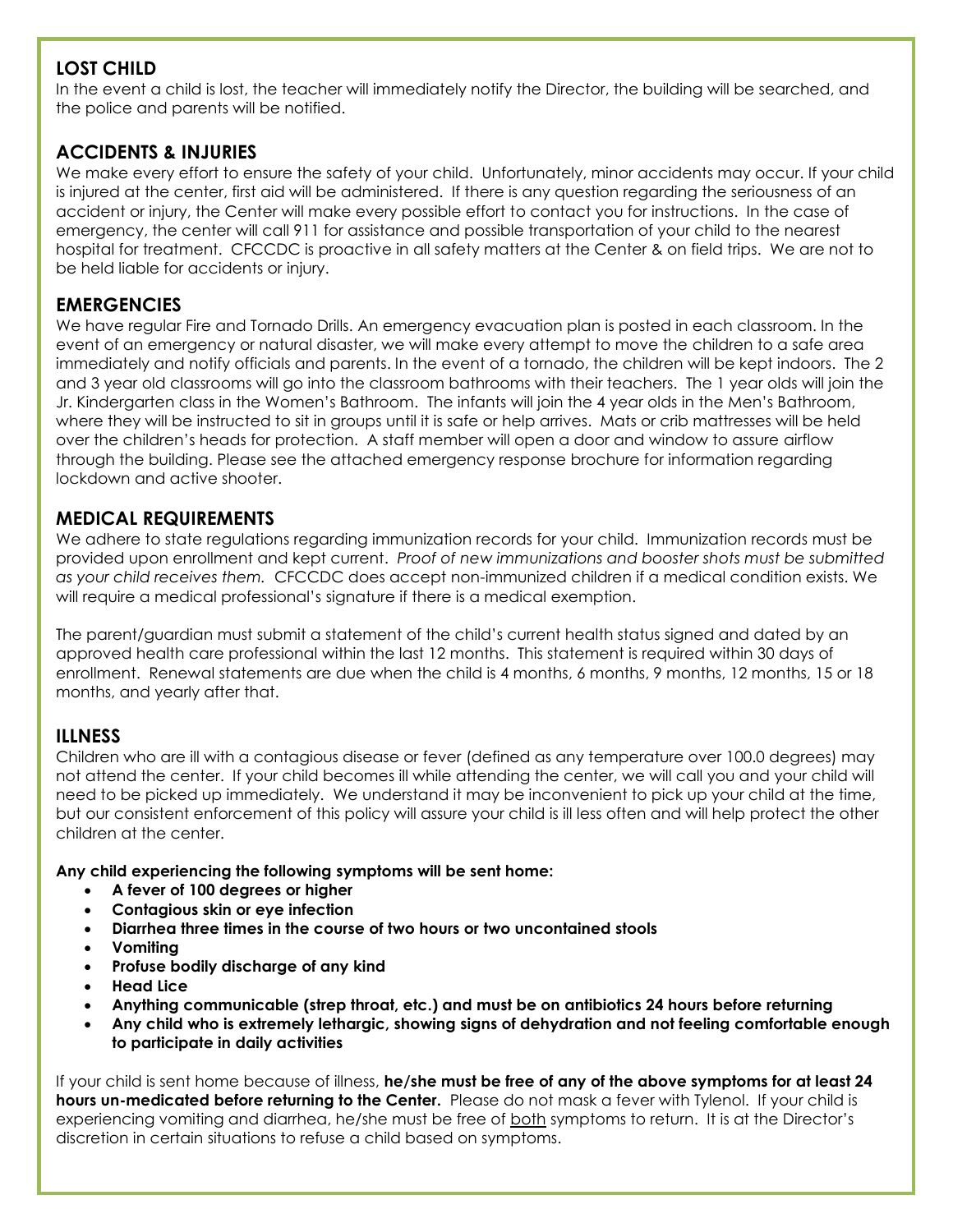State law requires that we notify parents of children who become exposed to certain contagious diseases. This will be done through a notice posted on your child's classroom door. Should your child become infected with a contagious disease, please notify the Center immediately so that the Director can notify families of other children who may have been exposed.

There are certain communicable illnesses we are required to report to the local health department pursuant to regulations of the State Department of Public Health and Environment.

# **MEDICATION**

CFCCDC will administer prescription or over the counter medication as directed by a licensed physician or dentist. Written permission must be received from the child's parent and physician for any medication to be administered; this paperwork is kept in your child's file at the front desk. All medications must be in the original childproof container with a label attached bearing the child's name, current date, time and dose to be given, number of days to be administered, and pharmacy name. Non-prescription medication must have the child's name written on it. *Please bring only the amount needed for one day and ask your pharmacy for an additional container with the label attached.* There is a delegated staff member trained in medication administration that will dispense medication. Topical applications such as diaper rash ointment, petroleum jelly, sunscreen and insect repellent can be administered with the parent's written consent. However, if there is broken skin or an open wound written permission must be obtained from the parent and the physician. Medication will be locked in the kitchen and inaccessible to children. If refrigeration is required, the medication will be stored in a container in a designated area of the refrigerator.

When your child is finished with a prescribed medication or if medication you have provided has expired, we will return the bottle and remaining medication to you for proper disposal.

### **NURSE CONSULTANT**

Childcare centers in Colorado are required to engage the services of a Nurse Consultant to review health policies and procedures and children's records.

# **FOOD AND NUTRITION**

We serve nutritious breakfast, snacks and lunch daily. Please check with the Director for times. There are several children with life threatening nut allergies that attend CFCCDC therefore we must closely monitor all foods served. We ask that you do not send any food (including granola or cereal bars) or drink from home unless your child has a special diet under doctor's order and you have discussed this with the Director. (Infant food and formula is provided by the parents.)

Menus are posted in the classrooms weekly. All meals are served in the classroom and teachers eat with the children. During this time, we teach children the fundamentals of good nutrition, manners and saying grace.

# **ACTIVITIES**

There is an additional charge for activities. There is a weekly charge for children in the 2's, 3's, Pre K and Jr. Kindergarten for Stretch'n'Grow and Music with Ms. Emily. Children in the 1's class also attend Music with Ms. Hannah. All additional field trips and special activities brought to the center will have a modest charge that we will notify you of in writing. CFCCDC offers class pictures and portraits yearly at a reasonable cost; this is a great fundraiser for us and an easy, convenient way for you to get pictures done.

### **TRANSPORTING CHILDREN and FIELD TRIPS**

CFCCDC does not transport children to or from the Center. Children in the Jr. Kindergarten class will go on planned trips in the summer and occasionally throughout the year. When we schedule a field trip you will receive a permission slip with all of the information including cost, time away from center, and the location of the field trip. At least two staff members will always go on each trip. Make sure your child is here before departure or he/she will miss the field trip and be placed in the most appropriate class that is still at the Center. You also have the option to drive your child to the field trip. We are always happy to have parents come along and participate on the field trips. Please let us know ahead of time if you are planning to do so. We will count children when they board the van, while we are at the location, and when we re-board the van, using a head count sheet.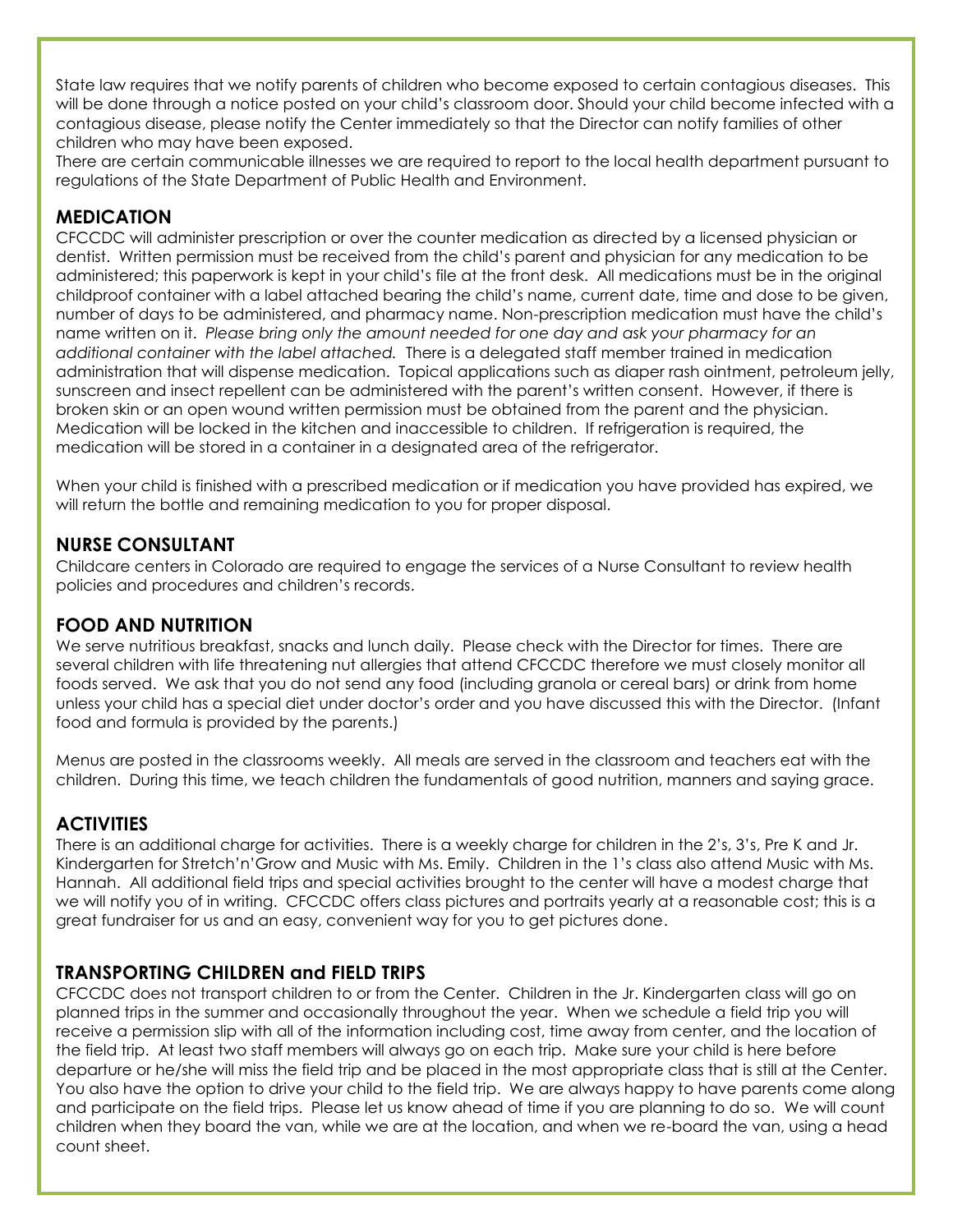Children will be securely fastened in their car seats for safe travel. If there is a problem on the road, the driver will call the center and we will assess the need to transport children back to the center. All drivers will be equipped with a cell phone.

Should we encounter vehicle troubles during our trip one or all of the following steps will be taken:

- The lead teacher will call the Center Director immediately to inform them of the situation and calmly formulate a plan ensuring the children's safety.
- In the event that a vehicle breaks down on a field trip, the group will be split up and shuttled back to the center using the second vehicle.
- In the event the vehicle is stopped in the middle of the street, the lead teacher will call for a Community Service Officer to come help escort the children safely off the road and to the sidewalk.

# **DISENROLLING YOUR CHILD**

When dis-enrolling your child we ask that you provide us with at least two weeks written notice.

CFCCDC reserves the right to dis-enroll any child who presents a risk to the health or safety of other children or staff members, or whose needs cannot be met in our program. Refusal to follow CFCCDC's policies on the part of the parent or child may also result in disenrollment.

We strive to maintain a safe, nurturing and Christian environment for all children, parents and staff. Abusive language or inappropriate conduct on the part of a child, parent or visitor will not be tolerated and may be grounds for disenrollment.

# **CHILDREN WITH SPECIAL NEEDS**

CFCCDC will comply with the Americans with Disabilities Act and applicable federal, state, or local law in providing care to children with disabilities. CFCCDC provides group care and education in an environment that is relaxed, happy, calm and safe. All children may have special needs from time to time; however, some children with special needs have disabilities.

CFCCDC will make every reasonable effort to meet the special needs of children with disabilities in our program. We accept children with special needs unless they threaten the safety of themselves or others, present an excessive financial burden, or through their needs or behavior impose conflict with the function of the program. As with all the children enrolling, the Director will determine which class is appropriate for each child.

# **BITING**

Experts agree that biting is most common in children 13 months to 3 years old. The most common reasons are teething, frustration (frequently due to lack of language), exploration, self defense, mimicking, seeking attention and lack of experience interacting with children in a group setting.

When a child does bite, the following procedures will occur:

- The child receiving the bite will be comforted and the bite area cleaned. An incident report will be filled out and the child's parent notified.
- The biting child will be redirected and given a chewy tube. His or her parent will be notified and the incident report placed in the child's file.
- For those children who continue to bite, it may become necessary to remove them from the center, either for a short period or permanently.

# **DIAPERING & TOILETING**

When your child is enrolled, we ask that you inform us of your child's toilet habits. If your child is not yet toilettrained, you need to supply us with disposable diapers and wipes. Children in diapers are changed every 2 hours or as needed. The teachers will write a note on your child's daily sheet to let you know when you need to bring more diapers. Any diapers we supply will cost \$1. If you feel your child is ready to be toilet-trained, please discuss this with us. We will work with you to train your child in a positive, encouraging manner.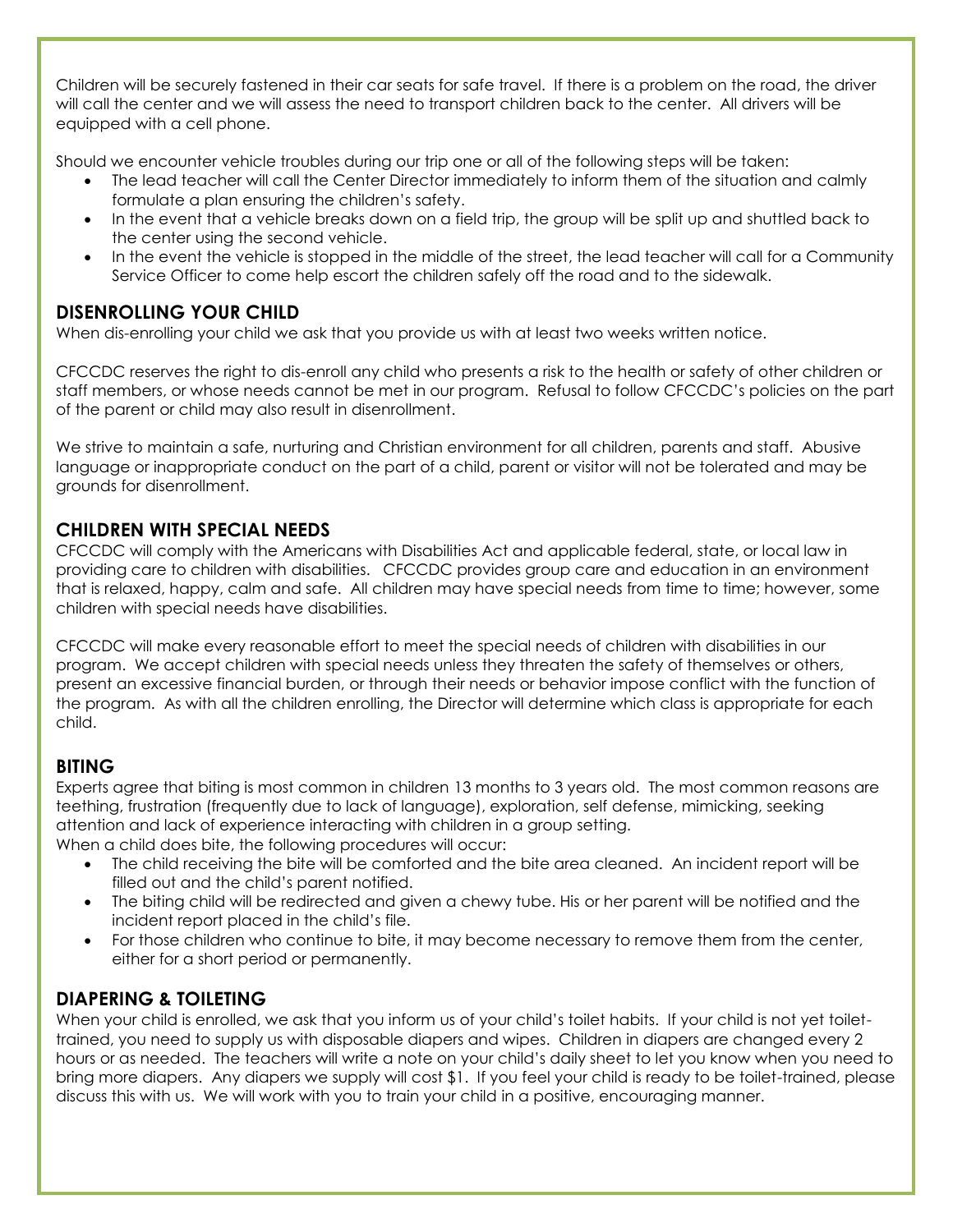# **BIRTHDAYS**

If your child has a birthday, you may bring a small purchased treat for the class. Please check with your teachers, the Director, or the Administrative Assistant to discuss approved treats. Note that we are a nut free facility. You may put party invitations in classroom cubbies if all of the students are invited or all of the boys or all of the girls are invited.

# **PARENT CONFERENCES**

We schedule parent-teacher conferences annually or as requested. This will give you the opportunity to discuss your child's program, progress, and any concerns you may have with your child's teacher. The Director is available for these conferences on request of the parent or teacher.

# **BABYSITTING**

CFCCDC strongly discourages our employees from babysitting for our parent partners. However, if an employee does baby-sit, CFCCDC is not responsible for any arrangements made. These arrangements must not be made at the center.

# **DAILY NOTES**

Daily notes are provided for all infants and toddlers. This is a great way for your child's teachers to inform you of your child's individual activities, anything special that may have occurred or to communicate needs such as diapers or wipes.

# **CLOTHING AND PERSONAL BELONGINGS**

Infants and Toddlers

- Disposable diapers (bring by the bag)
- Wipes
- Bottles (if using formula or breast milk, have enough clean bottles for a daily supply plus at least one extra. Mark bottles with name and mark breast milk with name and date.
- Infant cereal and baby food (if not eating table food)
- 2 full changes of clothing
- 1 crib sized blanket
- Crib sheet (toddlers only)
- Preschool and Jr. Kindergarten
	- 1 full change of clothing
	- Crib sized sheet and 1light weight baby blanket
	- No superhero or scary clothing.
	- No clogs or sandals; tennis shoes only

Please make sure your child's name is written on all the above items.

Napping children may also bring 1 small stuffed toy for nap time. *No pillows please.* CFCCDC is not responsible for lost or stolen items. We ask that your child not bring toys, money, food or drink to the center.

# **POSITIVE GUIDANCE**

At CFCCDC we provide discipline and guidance of children's behavior which is respectful, nurturing, and positive, and that promotes the ultimate development of self-control in young children. We use the "CARES Strategies" because of their proven effectiveness. We teach the children to use the "safety rules" to decide appropriate behavior for themselves and others.

Children learn to assert themselves in positive ways and react in appropriate ways to emotional situations. We use redirection, choices, and logical consequences, and help to facilitate problem solving. See parent packet for additional information about CARES.

CFCCDC may immediately disenroll any child whose behavior creates a significant risk to the health or safety of other children or staff members.

CFCCDC does not permit the following forms of discipline: corporal punishment; punishing a child for lapses in toilet-training; withholding food; ridicule, embarrassment, or humiliation; or physical restraint, other than the restraint necessary to protect a child or others from harm.